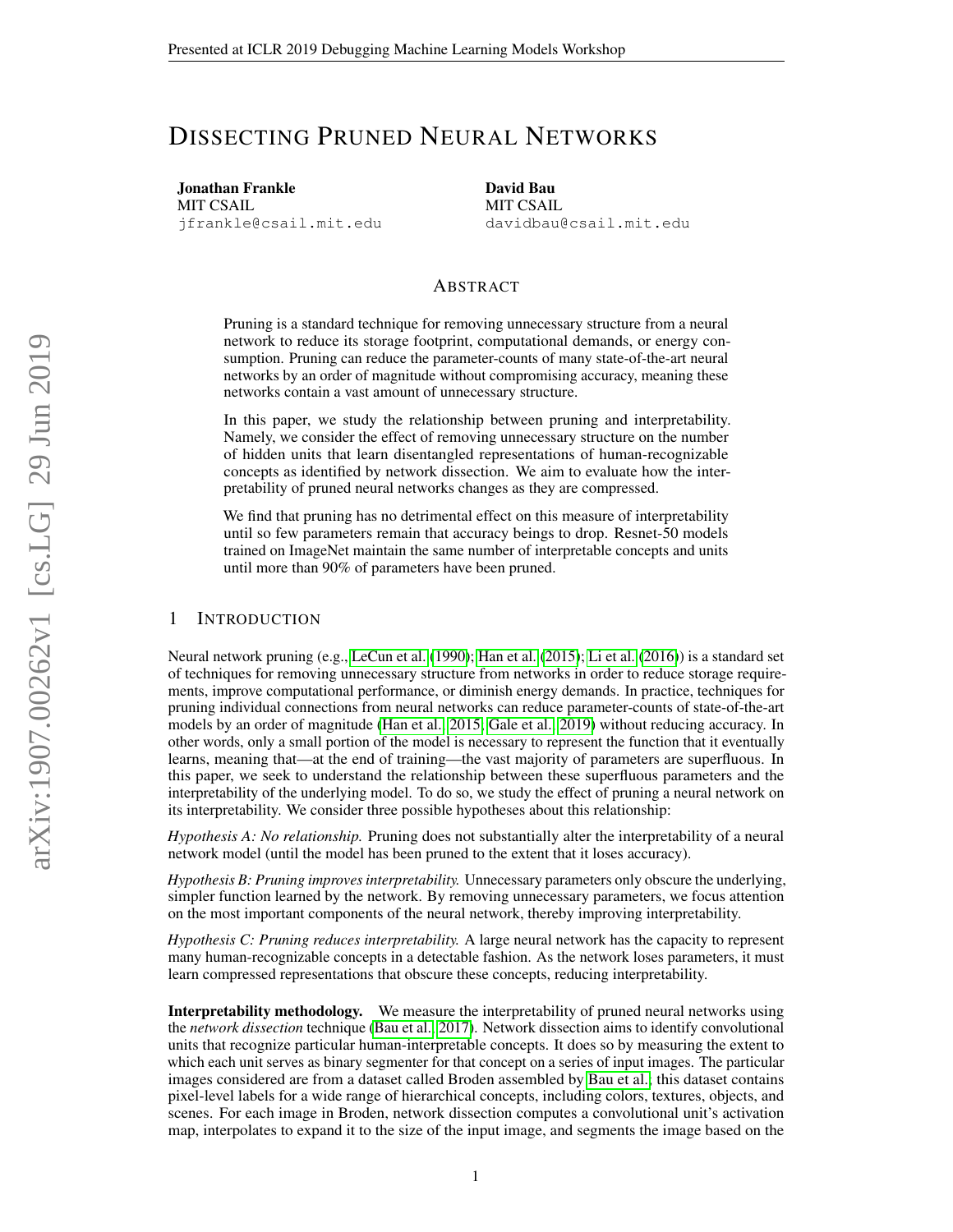<span id="page-1-1"></span>

Figure 1: The top-1 accuracy of Resnet-50 on ImageNet when pruned to the specified size.

pixels for which the unit has a high activation according to its typical distribution of activations.<sup>[1](#page-1-0)</sup> Network dissection then computes the size of the intersection of the mask pixels and pixels labeled for particular concepts and divides this quantity by the size of the union; the technique considers units for which this ratio is larger than 0.05 to be interpretable, having learned a disentangled representation of this concept.

**Pruning methodology.** The neural networks that we dissect are Resnet-50 [\(He et al., 2016\)](#page-4-5) models trained on the ImageNet [\(Russakovsky et al., 2015\)](#page-4-6) dataset. We apply a sparse pruning technique, removing weights with the highest magnitudes at the end of training (as in [Han et al.](#page-4-1) [\(2015\)](#page-4-1), [Gale](#page-4-3) [et al.](#page-4-3) [\(2019\)](#page-4-3), and [Frankle & Carbin](#page-4-7) [\(2019\)](#page-4-7)). Doing so produces pruned networks that have fewer parameters but the same number of neurons, meaning these pruned networks retain the capability to contain as many interpretable neurons as the original network.

Immediately after pruning, a neural network's accuracy decreases because part of the model has been removed; pruned networks are typically *fine-tuned* for a small number of training steps to recover accuracy. We use the lottery ticket fine-tuning procedure [\(Frankle & Carbin, 2019\)](#page-4-7), where the weights of a network are reset back to their values at an iteration early in training. [Frankle & Carbin](#page-4-7) show (and we confirm for our models) that networks trained in this way can learn to match the accuracy of the original network. We choose this fine-tuning approach to allow pruned networks to learn from an early stage of training, potentially learning different functions better adapted to the smaller model. The Resnet-50 networks for ImageNet studied in this paper were uncovered using a modified version of this technique described by [Frankle et al.](#page-4-8) [\(2019\)](#page-4-8).

We prune Resnet-50 *iteratively*, removing 20% of weights, fine-tuning, and then pruning again. This process produces pruned networks at increments of 20%, making it possible to evaluate the effect of pruning on interpretability as a network is gradually reduced in size. Figure [1](#page-1-1) shows the top-1 accuracy of this network as a function of the number of parameters remaining. When 16.8% of parameters or more remain, accuracy matches that of the original network. When 10% of parameters remain, accuracy drops by a percentage point, followed by a steeper decline under further pruning.

Findings. We find that sparse pruning does not reduce the interpretability of Resnet-50 until so many parameters are pruned that accuracy declines, supporting Hypothesis A. We conclude that the parameters that pruning considers to be superfluous for accuracy are also superfluous for interpretability.

# 2 RESULTS

Network dissection considers both the number of units that learn disentangled concepts and the overall number of Broden concepts learned by any unit. We study these quantities for the final four layers of Resnet-50, comprising 2048 units in total. Based on the analysis of [Bau et al.,](#page-4-4) we expect these layers to learn higher-level concepts like objects and scenes.

<span id="page-1-0"></span><sup>&</sup>lt;sup>1</sup>A high activation is determined by a threshold "T<sub>k</sub> such that  $P(a_k > T_k) = 0.005$  over every spatial location of the activation map in the data set." [\(Bau et al., 2017\)](#page-4-4)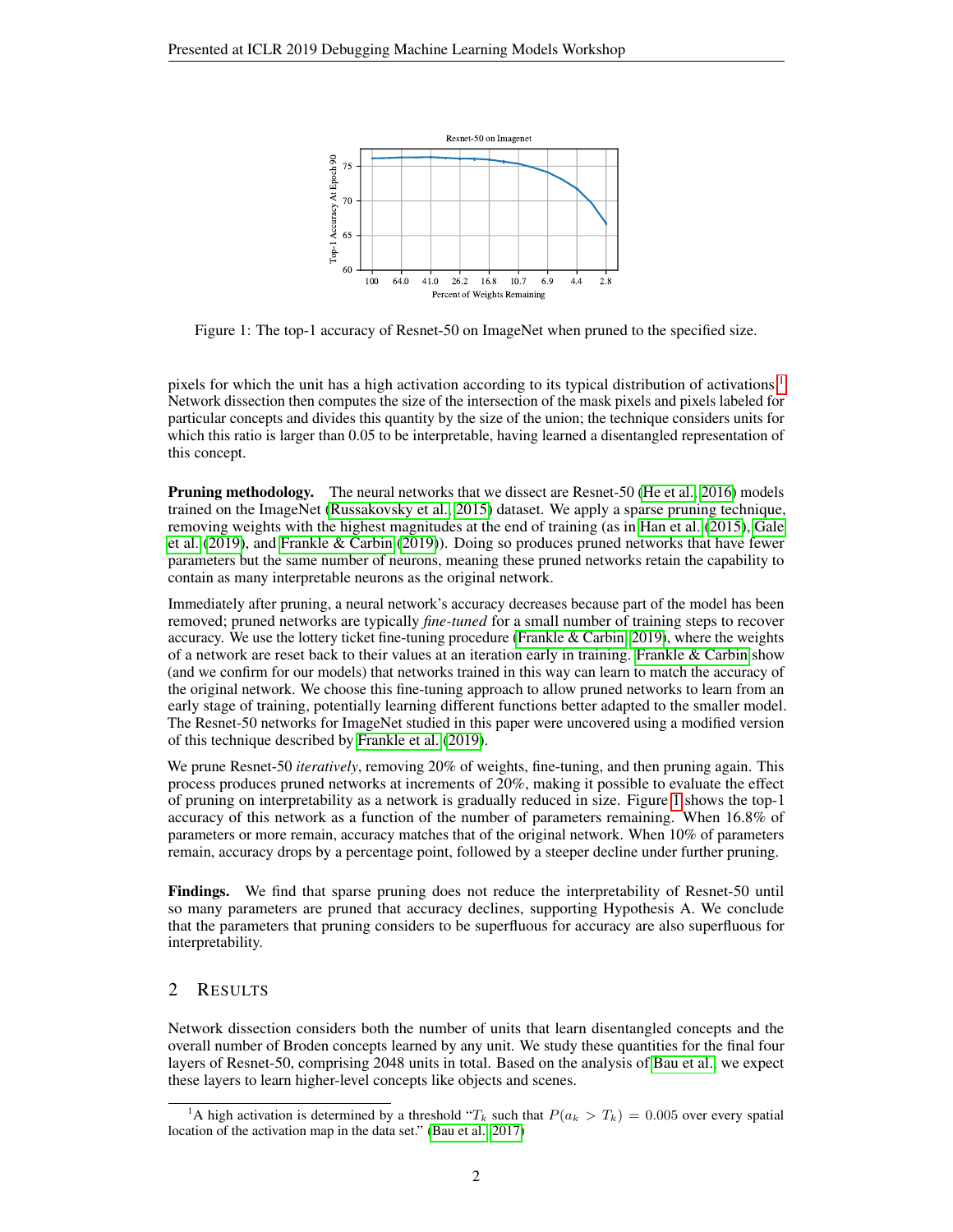<span id="page-2-0"></span>

Figure 2: Out of 2048 convolutional units in the fourth group of layers in Resnet-50, the number that learn disentangled concepts (left) and the overall number of concepts learned by any unit (right). Each line represents a separate trial of a model trained with a different initialization. Pruning does not reduce interpretability until it also reduces accuracy (compare to Figure [1\)](#page-1-1).

<span id="page-2-1"></span>

Figure 3: The number of disentangled concepts learned by any unit. The categories are sorted into higher-level Broden categories representing the granularity of each concept. This graph breaks down these concepts for a single trial from Figures [1](#page-1-1) and [2.](#page-2-0)

Interpretability. Figure [2](#page-2-0) plots the number of units that learn disentangled concepts (left) and the overall number of concepts learned (right). Each line represents a separate trained Resnet-50 model starting with a different random initialization. All three trials show similar behavior: until 16.8% of parameters remain, the network remains as interpretable as it was before it was pruned; after this point, interpretability begins to gradually decline. This pattern indicates that sparse pruning has little relationship with interpretability (Hypothesis A)—interpretability barely suffers until more than 90% of parameters have been pruned. Instead, this pattern seems to follow the trend of network accuracy (Figure [1\)](#page-1-1). Interpretability begins to decline at the same parameter-count that the network becomes less accurate as a product of over-pruning.

Figure [3](#page-2-1) separates a single trial from the right plot of Figure [2](#page-2-0) into a taxonomy of concepts according to their level of granularity. Higher-level concepts like scenes and objects seem to be more volatile in the face of pruning. Higher-level concepts are also more likely to disappear as interpretability and accuracy drop at extreme levels of pruning. It is possible that the network's failure to learn as many disentangled, higher-level concepts diminishes its overall accuracy.

Consistency. We use the lottery ticket procedure [\(Frankle & Carbin, 2019\)](#page-4-7) to fine-tune after pruning, meaning that the pruned networks are re-trained nearly from initialization. In comparison to other fine-tuning strategies, we believe this configuration offers pruned networks more leeway to learn new representations. We are therefore interested in understanding the extent to which the same units are interpretable and learn to recognize the same concepts in the original and pruned networks.

The left graph in Figure [4](#page-3-0) shows the percentage of interpretable units in the original network that were also interpretable in the pruned network. Although this figure declines as the networks are pruned, nearly 80% of the originally interpretable units remain interpretable even after 89% of parameters have been pruned. Of these units that were interpretable in both the original and pruned networks, the right graph in Figure [4](#page-3-0) explores the consistency of the concepts these units learn. For each pruned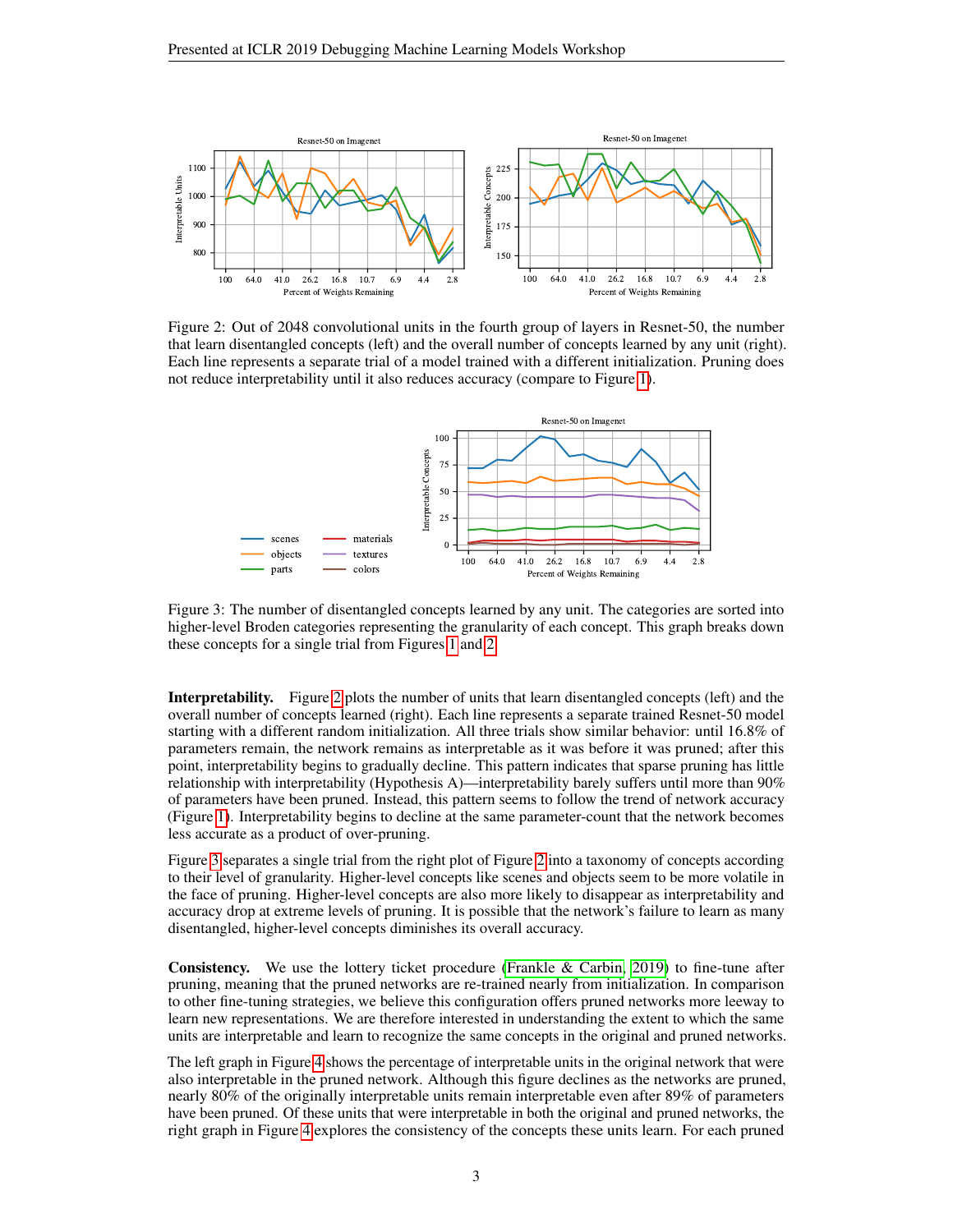<span id="page-3-0"></span>

Figure 4: Of the units that are interpretable in the original network, (left) the percent of interpretable units that were interpretable in the original network and (right) the percent of interpretable units that recognize the same concept as they did when they were in the original network. Each line represents a model trained with a different initialization.

network, it plots the percentage of interpretable units that recognize the same concept as they did when they were in the original network, considering only those units that were interpretable both in the original network and in the particular pruned network. As the network is pruned, the fraction of such *consistent* units declines. However, it remains relatively high: about 70% of such units learn to recognize the same concept even after 89% of parameters are pruned.

## 3 DISCUSSION AND FUTURE WORK

In this short paper, we only consider a sparse pruning technique that preserves the number of units in the network. It is possible that, if entire convolutional filters were pruned as in [\(Li et al., 2016\)](#page-4-2), a completely different set of behaviors might result. For example, the network might become less interpretable with pruning as it has less capacity with which to develop intermediate representations. Or alternatively, if—as [Liu et al.](#page-4-9) [\(2019\)](#page-4-9) argue—pruned convolutional filters were never necessary to begin with, then the network would remain equally interpretable but with a higher percentage of interpretable units (convolutional filters are units with respect to network dissection).

It is also possible that another fine-tuning strategy might produce different results. The lottery ticket strategy allows the network to retrain nearly from the start after each round of pruning, meaning that the network has the opportunity to learn entirely new representations. In contrast, standard pruning techniques retain the trained weights of unpruned connections and fine-tune for a small number of iterations at a low learning rate, severely limiting the network's ability to learn new representations. It would be interesting to compare the interpretability of the networks produced by each approach. It is possible that lottery ticket fine-tuning makes it possible to learn new, disentangled representations for the smaller network size, or, alternatively, that limited fine-tuning more effectively sustains the interpretability of the unpruned networks.

For this workshop paper, we only consider Resnet-50. It would be valuable to study the extent to which the behavior we observe extends to other networks as in [Bau et al.](#page-4-4) [\(2017\)](#page-4-4).

## 4 CONCLUSIONS

We study the interpretability of pruned networks. Specifically, we use network dissection [\(Bau](#page-4-4) [et al., 2017\)](#page-4-4) to examine the number of units that learn to recognize disentangled, human-identifiable concepts in networks whose weights have been removed using lottery ticket pruning [\(Frankle](#page-4-7) [& Carbin, 2019;](#page-4-7) [Frankle et al., 2019\)](#page-4-8). We find that this sparse pruning has no impact on the interpretability of the Resnet-50 model (as trained on ImageNet) until so many parameters are pruned that accuracy beings to decline. We conclude that parameters considered unnecessary by magnitude pruning are also unnecessary to maintain the level of interpretability of the unpruned model. However, pruning does not cause interpretability to improve either.